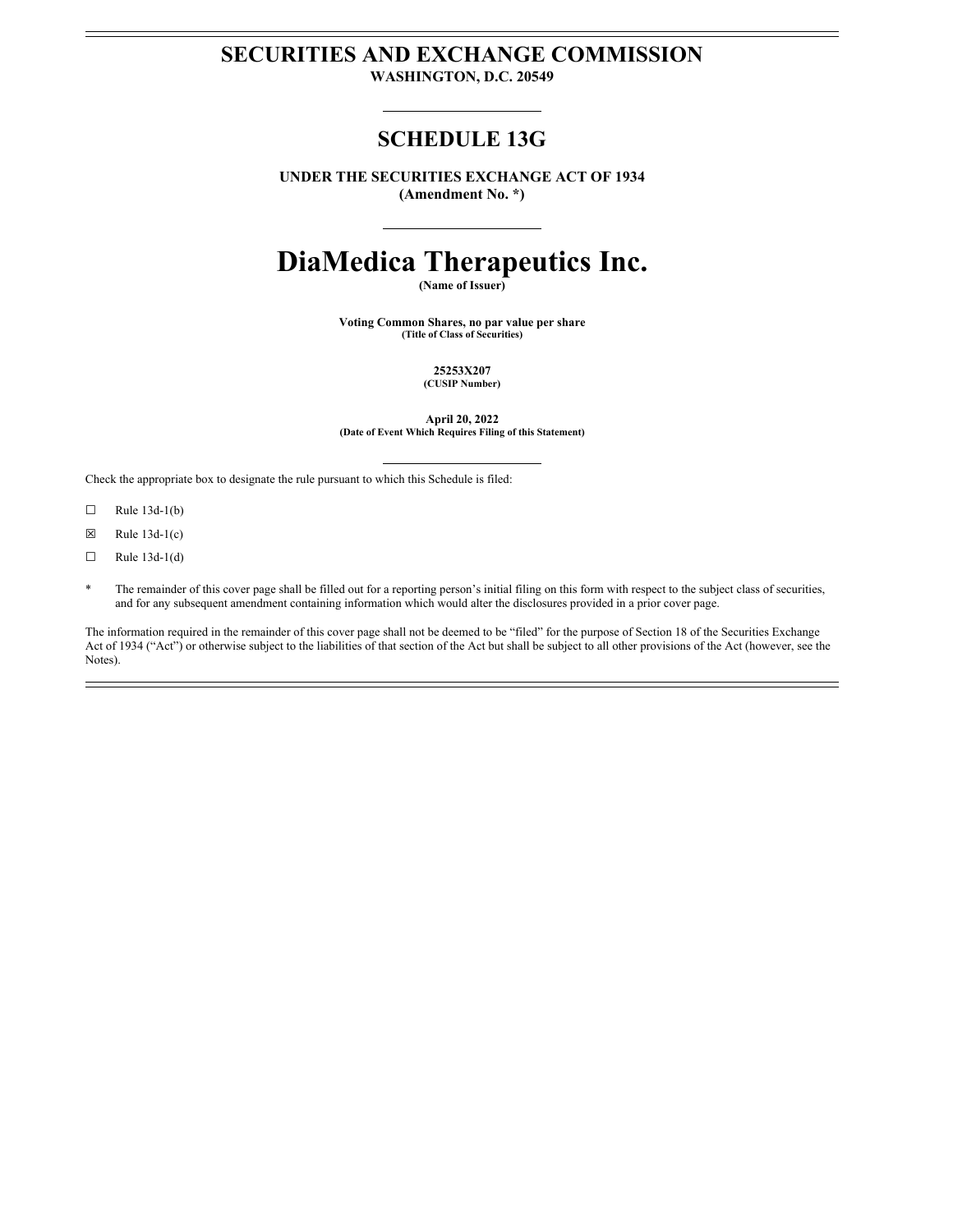# **CUSIP No 25253X207 Page 2 of 5**

| (1)                      | Names of reporting persons                                                                           |     |                                      |  |
|--------------------------|------------------------------------------------------------------------------------------------------|-----|--------------------------------------|--|
|                          | Richard Jacinto II                                                                                   |     |                                      |  |
| (2)                      | Check the appropriate box if a member of a group (see instructions)<br>(a) $\Box$<br>$(b)$ $\square$ |     |                                      |  |
|                          |                                                                                                      |     |                                      |  |
| (3)                      | SEC use only                                                                                         |     |                                      |  |
| (4)                      | Citizenship or place of organization                                                                 |     |                                      |  |
|                          | <b>United States</b>                                                                                 |     |                                      |  |
|                          |                                                                                                      | (5) | Sole Voting Power                    |  |
| Number of<br>shares      |                                                                                                      |     | 1,649,053 voting common shares $(1)$ |  |
|                          |                                                                                                      | (6) | <b>Shared Voting Power</b>           |  |
| beneficially<br>owned by |                                                                                                      |     | $\mathbf{0}$                         |  |
| each<br>reporting        |                                                                                                      | (7) | Sole Dispositive Power               |  |
| person<br>with:          |                                                                                                      |     | 1,649,053 voting common shares $(1)$ |  |
|                          |                                                                                                      | (8) | Shared Dispositive Power             |  |
|                          |                                                                                                      |     | $\theta$                             |  |
| (9)                      | Aggregate Amount Beneficially Owned by Each Reporting Person                                         |     |                                      |  |
|                          | 1,649,053 voting common shares $(1)$                                                                 |     |                                      |  |
| (10)                     | Check if the Aggregate Amount in Row (9) Excludes Certain Shares (See Instructions)                  |     |                                      |  |
|                          | $\Box$                                                                                               |     |                                      |  |
| (11)                     | Percent of Class Represented by Amount in Row (9)                                                    |     |                                      |  |
|                          | $6.2\%$ (2)                                                                                          |     |                                      |  |
| (12)                     | Type of Reporting Person (See Instructions)                                                          |     |                                      |  |
| IN                       |                                                                                                      |     |                                      |  |

(1) Consists of (i) 100,000 voting common shares held by Fidelity Roth IRA Richard Jacinto II – Roth IRA – FMTC Custodian, of which Richard Jacinto II is the beneficiary, and (ii) 1,549,053 voting common shares held by NFS/FMTC Roth IRA FBO Richard Jacinto II, of which Richard Jacinto II is the beneficiary.

(2) Based on 26,443,067 voting common shares of the Issuer outstanding as of May 3, 2022.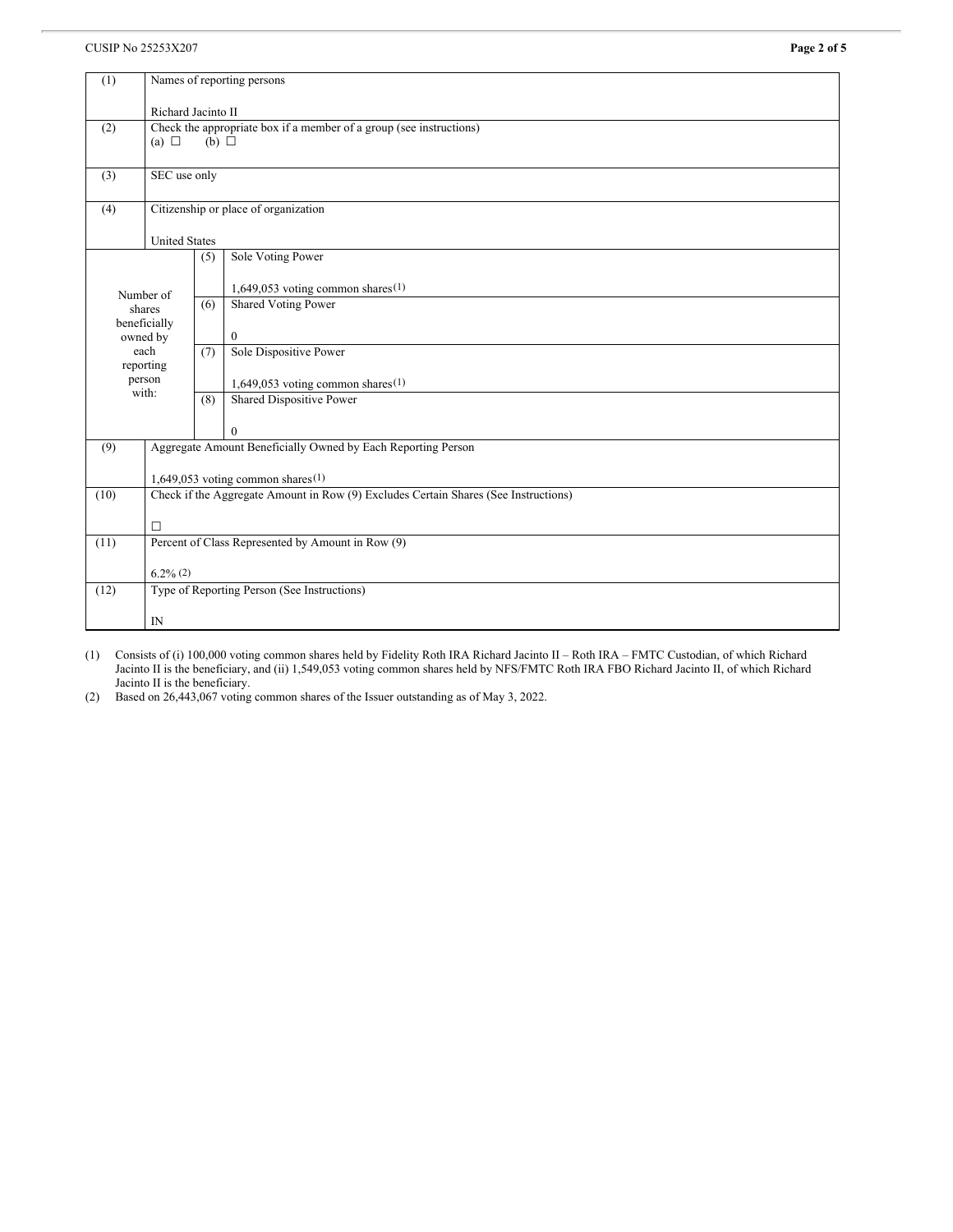#### **CUSIP No 25253X207 Page 3 of 5**

### **Item 1(a). Name of Issuer:**

DiaMedica Therapeutics Inc.

### **Item 1(b). Address of Issuer's Principal Executive Offices:**

Two Carlson Parkway, Suite 260, Minneapolis, Minnesota 55447

#### **Item 2(a). Name of Person Filing:**

Richard Jacinto II

#### **Item 2(b). Address of Principal Business Office or, if None, Residence:**

The Reporting Person's address is 394 Saddle Back Trail, Franklin Lakes, NJ 07417.

#### **Item 2(c). Citizenship:**

United States

#### **Item 2(d). Title of Class of Securities:**

Voting Common Shares, no par value per share

**Item 2(e). CUSIP No.:**

25253X207

#### Item 3. If this statement is filed pursuant to §§240.13d-1(b) or 240.13d-2(b) or (c), check whether the person filing is a:

- (a)  $\Box$  Broker or dealer registered under section 15 of the Act (15 U.S.C. 78o).
- (b)  $\Box$  Bank as defined in section 3(a)(6) of the Act (15 U.S.C. 78c).
- (c)  $\Box$  Insurance company as defined in section 3(a)(19) of the Act (15 U.S.C. 78c).
- (d) ☐ Investment company registered under section 8 of the Investment Company Act of 1940 (15 U.S.C 80a-8).
- (e)  $\Box$  An investment adviser in accordance with §240.13d-1(b)(1)(ii)(E);
- (f)  $\Box$  An employee benefit plan or endowment fund in accordance with §240.13d-1(b)(1)(ii)(F);
- (g)  $\Box$  A parent holding company or control person in accordance with §240.13d-1(b)(1)(ii)(G);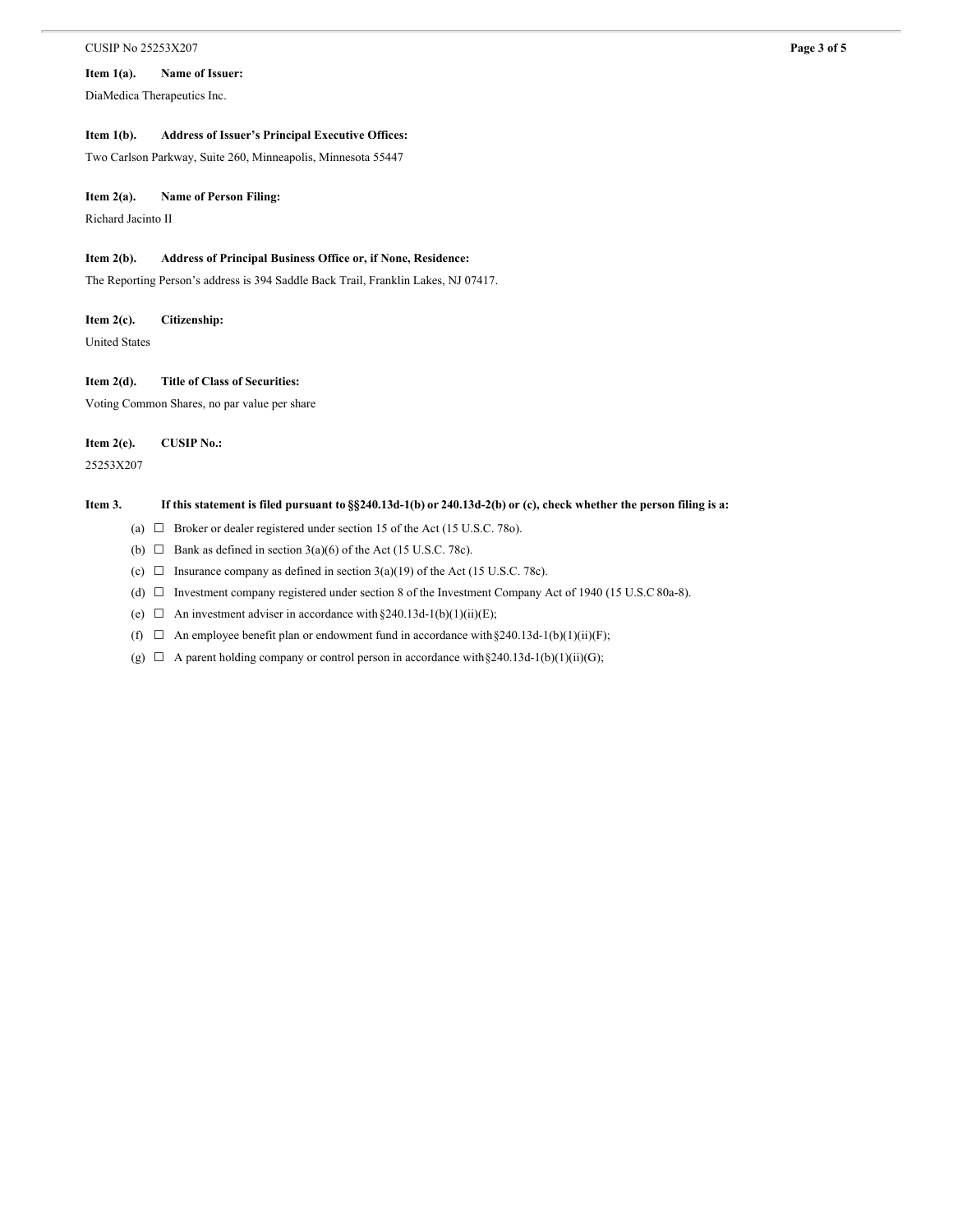- (h) ☐ A savings association as defined in Section 3(b) of the Federal Deposit Insurance Act (12 U.S.C. 1813);
- (i)  $\Box$  A church plan that is excluded from the definition of an investment company under section 3(c)(14) of the Investment Company Act of 1940 (15 U.S.C. 80a-3);
- (j)  $\Box$  A non-U.S. institution in accordance with §240.13d-1(b)(1)(ii)(J).
- (k)  $\Box$  Group, in accordance with §240.13d-1(b)(1)(ii)(K).

#### **Item 4. Ownership**

- (a) Amount beneficially owned: 1,649,053 voting common shares(1)
- (b) Percent of class:  $6.2\%$  (2)
- (c) Number of shares as to which the person has:
	- (i) Sole power to vote or to direct the vote:  $1,649,053$  voting common shares(1)
	- (ii) Shared power to vote or to direct the vote: 0
	- (iii) Sole power to dispose or to direct the disposition of: 1,649,053 voting common shares(1)
	- (iv) Shared power to dispose or to direct the disposition of: 0
- (1) Consists of (i) 100,000 voting common shares held by Fidelity Roth IRA Richard Jacinto II Roth IRA FMTC Custodian, of which Richard Jacinto II is the beneficiary, and (ii) 1,549,053 voting common shares held by NFS/FMTC Roth IRA FBO Richard Jacinto II, of which Richard Jacinto II is the beneficiary.
- (2) Based on 26,443,067 voting common shares of the Issuer outstanding as of May 3, 2022.

#### **Item 5. Ownership of 5 Percent or Less of a Class.**

If this statement is being filed to report the fact that as of the date hereof the reporting person has ceased to be the beneficial owner of more than five percent of the class of securities, check the following [ ].

#### **Item 6. Ownership of More than Five Percent on Behalf of Another Person.**

Not applicable.

#### Item 7. Identification and Classification of the Subsidiary Which Acquired the Security Being Reported on by the Parent Holding **Company or Control Person.**

Not applicable.